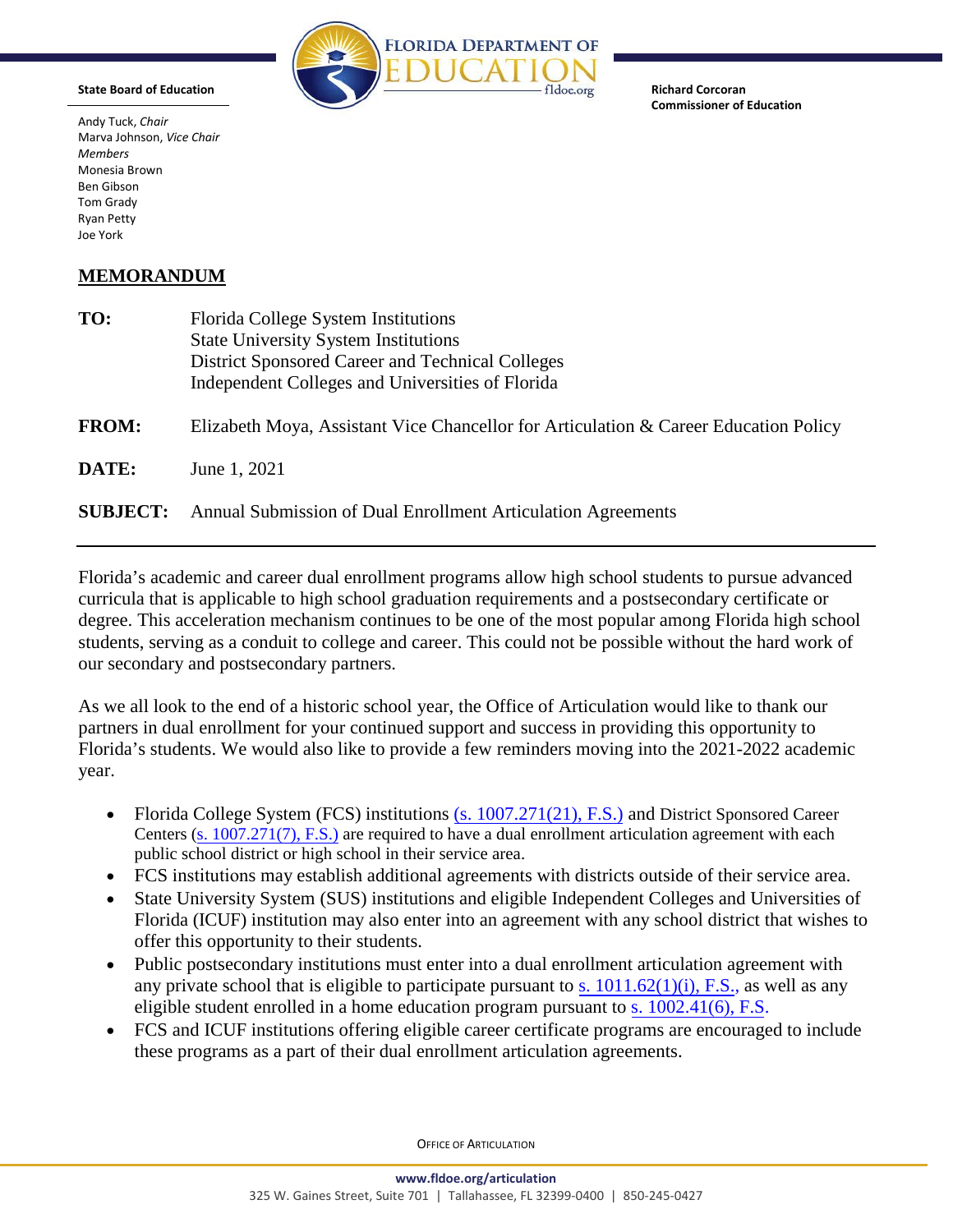Annual Submission of Dual Enrollment Articulation Agreements June 1, 2021 Page Two

 office, we would highly encourage you to submit any school specific agreements that are established. While many institutions choose to submit a private school dual enrollment articulation agreement to our

Requirements specific to private secondary school articulation agreements are provided in  $s$ . [1007.271\(24\), F.S.](http://www.leg.state.fl.us/statutes/index.cfm?App_mode=Display_Statute&Search_String=1007.271&URL=1000-1099/1007/Sections/1007.271.html) and include:

- A delineation of the courses and programs available to the private school student.
- The initial and continued eligibility requirements for private school student participation, not to exceed those required of other dually or dual enrollment students.
- The student's responsibilities for providing his or her own instructional materials and transportation.
- A provision clarifying that the private school will award appropriate credit toward high school completion for the postsecondary course under the dual enrollment program.
- A provision expressing that costs associated with tuition and fees, including registration and laboratory fees, will not be passed along to the student.

Home school dual enrollment articulation agreement guidelines are available in [s. 1007.271\(13\),](http://www.leg.state.fl.us/statutes/index.cfm?App_mode=Display_Statute&Search_String=1007.271&URL=1000-1099/1007/Sections/1007.271.html) F.S., and must also be submitted to our office. For privacy reasons, individual home school student agreements should not be submitted.

Home school articulation agreements must include:

- A delineation of courses and programs available to dually or dual enrolled home education students. Any course or program limitations may not exceed the limitations for other dually or dual enrolled students.
- The initial and continued eligibility requirements for home education student participation, not to exceed those required of other dually or dual enrolled students. High school grade point average may not be required for home education students who meet the minimum score on a common placement test adopted by the State Board of Education which indicates that the student is ready for college-level coursework. However, home education student eligibility requirements for continued enrollment in dual enrollment courses must include the maintenance of the minimum postsecondary grade point average established by the postsecondary institution.
- The student's responsibility for providing his or her own transportation.
- A copy of the statement on transfer guarantees developed by the Department of Education under [s. 1007.271\(15\),](http://www.leg.state.fl.us/statutes/index.cfm?App_mode=Display_Statute&Search_String=1007.271&URL=1000-1099/1007/Sections/1007.271.html) F.S.

 currently evaluating the changes as we await the governor's action. At this time, please plan on submitting The 2021 legislative session brought enhancements to the dual enrollment program. The Department is your agreements as they relate to current law. Additional guidelines are forthcoming, and we will work with all stakeholders to accept amendments to institutions' agreements.